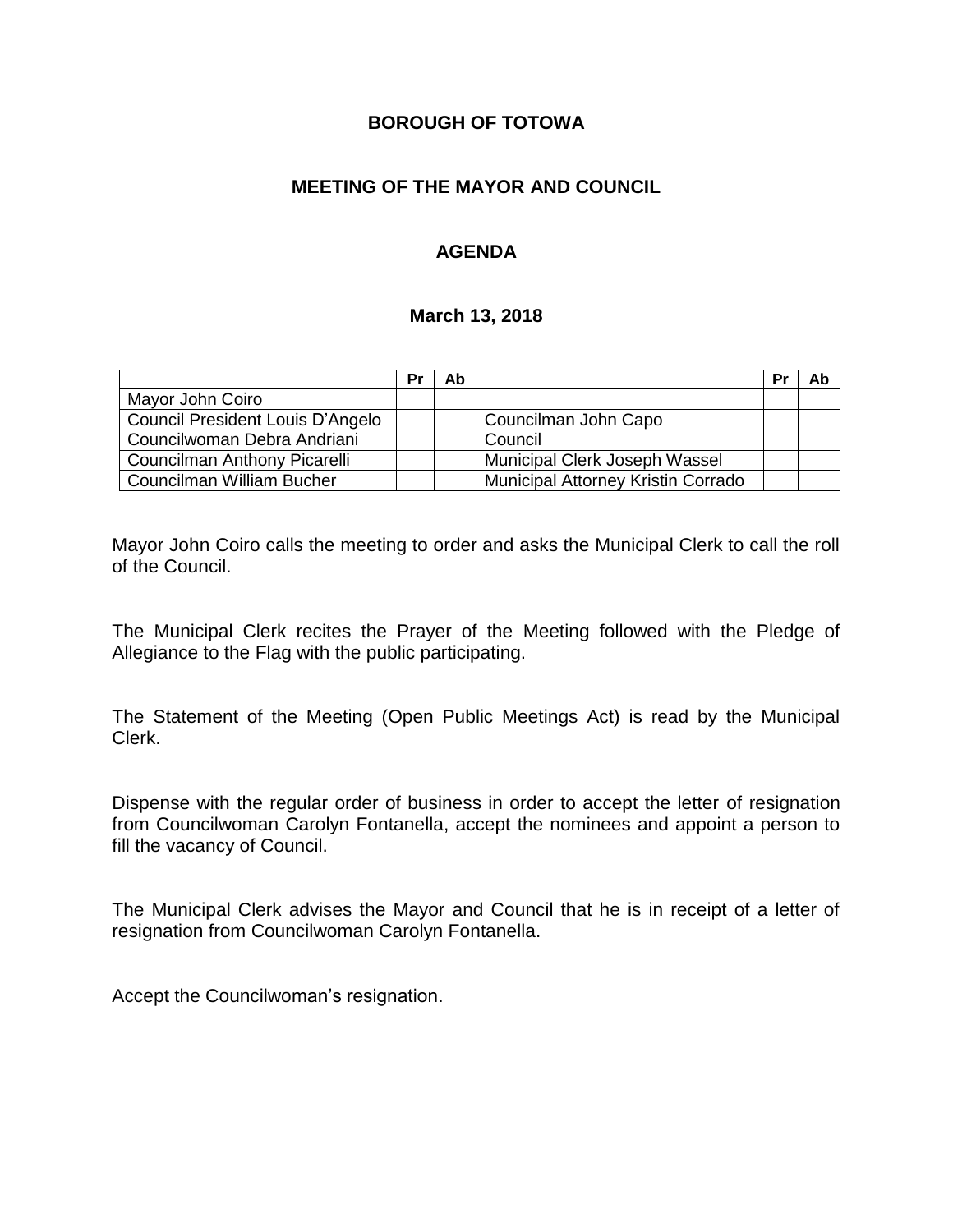The Municipal Clerk advises the Mayor and Council that he is in receipt of a letter from Peter A. Murphy, Chairman of the Totowa Borough Republican Club, Inc. regarding the submission of eligible nominees—as unanimously selected by the Totowa Republican County Committee—to fill the vacancy of Council that was created by the resignation of Councilwoman Carolyn Fontanella.

The Municipal Clerk reads the names of the three (3) nominees who are all members of the Republican Party and have met the qualifications as required by statute.

Acknowledge receipt of the letter from Peter A. Murphy, Chairman of the Totowa Borough Republican Club, Inc. and accept the names of the three (3) nominees to fill the vacancy of Council as submitted by the Totowa Republican County Committee.

Nominations to fill the vacancy of Council are made by the Council.

Appoint a nominee as Councilperson of the Borough of Totowa to fill the unexpired term of Carolyn Fontanella.

Report from Members of the Council, Municipal Clerk and Municipal Attorney.

**CITIZENS HEARD:**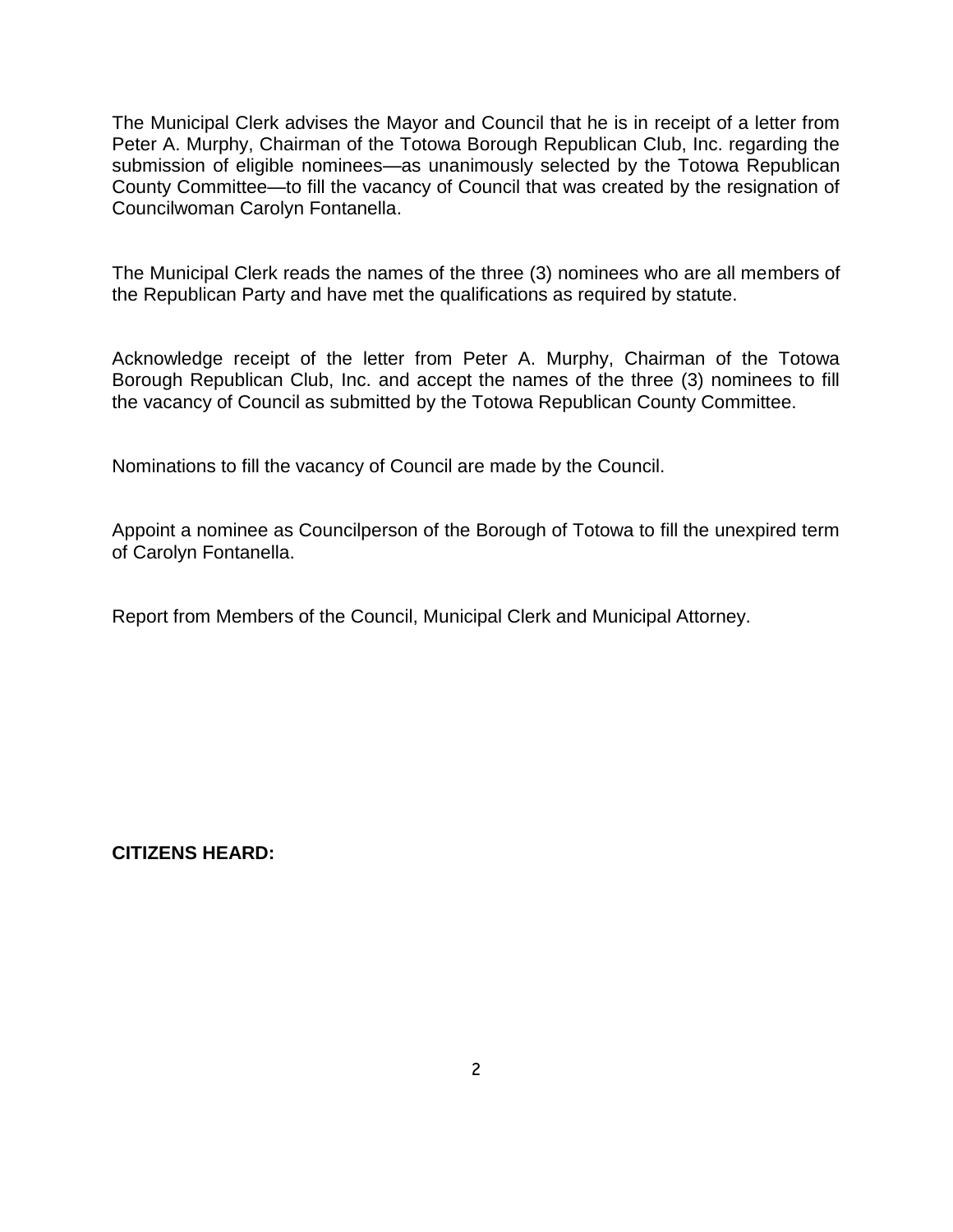Minutes of the Mayor and Council for the meeting of February 27, 2018.

# **COMMITTEE ON FINANCE: PICARELLI, D'ANGELO.**

Resolution No. 2018-06 for the payment of bills.

# **COMMITTEE ON PUBLIC SAFETY: D'ANGELO, BUCHER.**

Resolution Approving Submission Of A Grant Application And Execution Of A Grant Agreement Through The New Jersey Department Of Transportation's Highway Safety Fund Grant Program For Fiscal Year 2017.

Appointment by Mayor of an Acting Emergency Management Coordinator.

# **COMMITTEE ON PUBLIC WORKS: BUCHER, CAPO, PICARELLI.**

Letter from the New Jersey Department of Transportation advising that the Borough has been selected to receive funding from their FY 2018 Municipal Aid Program for Winifred Drive and Adams Drive in the amount of \$270,000.

#### **COMMITTEE ON ENG. & PUB. PROPERTY: ANDRIANI, D'ANGELO.**

Letter from the Passaic Valley Sewerage Commission along with a check in the amount of \$8,269.29 for the Municipal Rebate Incentive Program.

#### **COMMITTEE ON LIAISON & INSPECTION: ANDRIANI, BUCHER, CAPO.**

Resolution Of The Municipal Council Of The Borough Of Totowa, County Of Passaic, New Jersey Authorizing The Subsequent Redevelopment Agreement By And Between The Borough Of Totowa And JPMorgan Chase Bank, National Association For The Project Site Known As Block 154, Lot 19.04 And Related Actions.